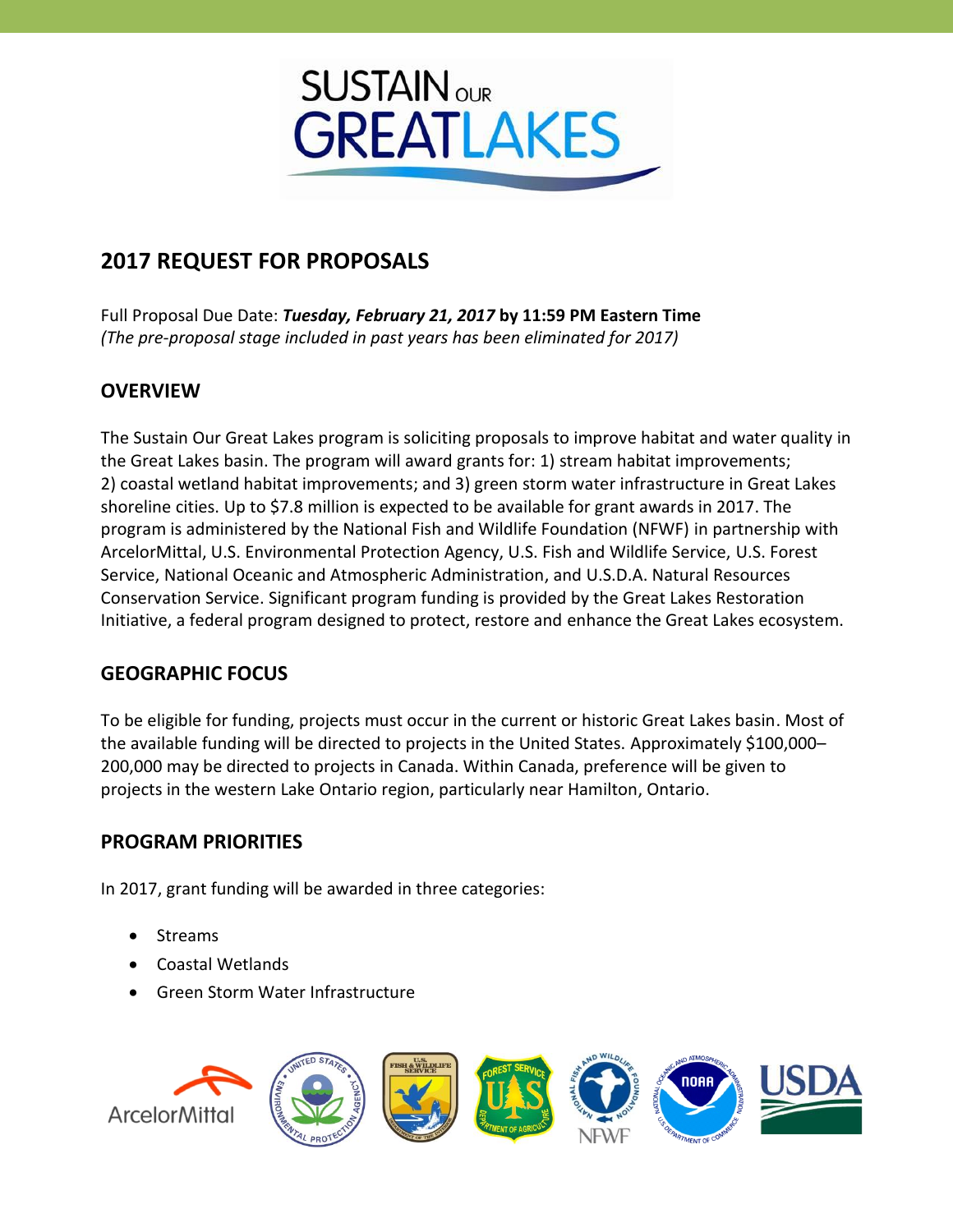#### **Funding Category 1: Streams**

This category will direct an estimated \$2–3 million to projects that improve the quality and connectivity of stream and riparian habitat. Preference will be given to projects designed to improve populations of species of conservation concern, with an emphasis on brook trout and lake sturgeon. Preference will also be given to projects that reduce sediment and nutrient loading to streams and other waters. Funding will primarily support the following four strategies.

- *Restore aquatic connectivity:* dam removal, bridge and culvert replacement, and fish passage structure installation to facilitate movements of fish and other aquatic organisms
- *Naturalize stream channel configuration:* channel realignment and excavation to restore stream meander, floodplain connections, and other geomorphological processes
- *Improve in-stream habitat:* installation of in-stream structures to improve geomorphological processes and habitat complexity for fish and other aquatic organisms
- *Improve riparian habitat:* bank stabilization, invasive species control, and native plant restoration along streambanks and riparian wetlands to improve habitat and water quality

*Applicants proposing work in coldwater streams are encouraged to align projects with the priority stream catchments visible by* [clicking here.](http://nfwf.maps.arcgis.com/apps/Viewer/index.html?appid=c4b099ee554c4542bb6535498850f9e9) In addition, applicants proposing aquatic barrier removals are encouraged to use the FishWerks tool [\(click here\)](https://greatlakesconnectivity.org/fishApp) to help describe expected connectivity improvements relative to other potential barrier removal scenarios in the project watershed. (See the *Consultation with Sea Lamprey Control Program* section below for more information pertinent to barrier removals)

#### **Funding Category 2: Coastal Wetlands**

This category will direct an estimated \$3–4 million to projects that improve the quality and connectivity of coastal wetlands (defined as existing or historical wetlands with a current, previous or potential surface or subsurface hydrologic connection to a Great Lake or connecting channel such that wetland water levels are influenced by Great Lakes water levels). *Priority will be given to wetlands (on non-federal lands) monitored by the Great Lakes Coastal Wetland Monitoring*  **Program. More information on priority wetlands can be found by [clicking here.](http://www.greatlakeswetlands.org/Map) Additional** preference will be given to projects designed to improve populations of species of conservation concern, with an emphasis on shorebirds, waterfowl, and marsh-spawning fish such as northern pike. Funding will primarily support the following three strategies.

- *Restore aquatic connectivity:* installation of passage structures, and removal of sediment and hard structures to improve hydrology and access by fish and other aquatic organisms
- *Improve hydrology:* water control techniques to manage water levels, control invasive vegetation, and restore habitat for target species
- *Improve habitat structure:* invasive species control and native plant restoration to improve hydrology and habitat complexity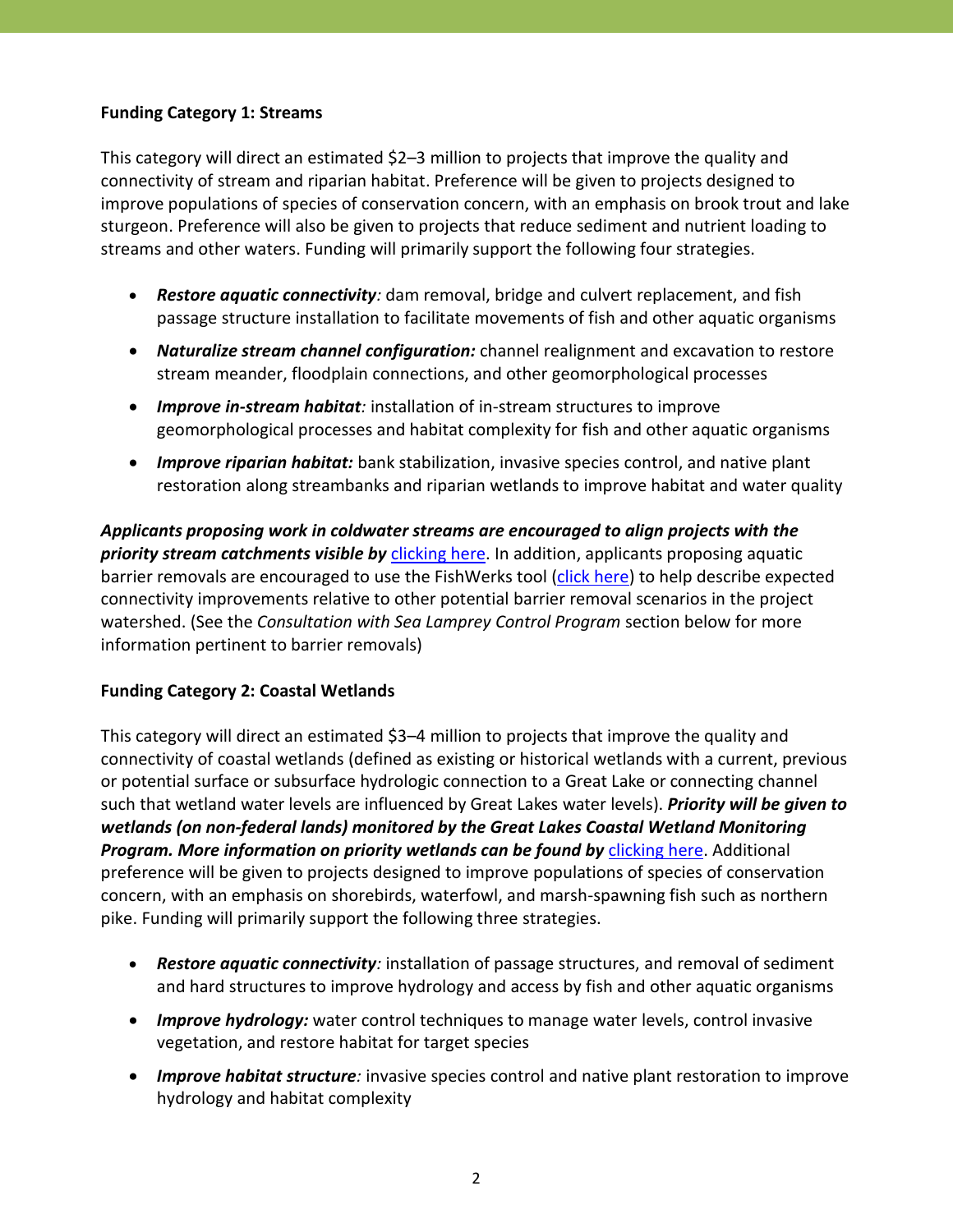As applicable, applicants are encouraged to use new coastal wetland decision support tools (e.g., fo[r Saginaw Bay/western Lake Erie,](http://www.greatlakeswetlands.org/DST/Home.vbhtml) [Green Bay\)](http://maps.tnc.org/coastalwetlandtool/) and wetland restoration assessment decision support tools for projects located in the [Saginaw Bay/western Lake Erie](https://glcwra.wim.usgs.gov/wlera/) geography to help plan and demonstrate the value of proposed projects.

#### **Funding Category 3: Green Storm Water Infrastructure**

This category will direct an estimated \$1–2 million to green infrastructure projects that slow, store and filter storm water. *Priority will be given to green infrastructure projects in shoreline cities that reduce more than 100,000 gallons per year of untreated urban runoff and demonstrate water quality benefits to the Great Lakes.* (Applicants planning green storm water infrastructure work in the Chicago and Calumet regions are encouraged to apply to the [Chi-Cal Rivers Fund](http://www.nfwf.org/chi-cal) during summer 2017.) Competitive projects will occur in close proximity or otherwise demonstrate water-quality benefits to the Great Lakes or connecting channels. Preference will be given to projects of sufficient size and scope to significantly reduce runoff into sewer systems and contaminant discharge to local waterways. Small, isolated projects (e.g., a single, small parking lot) without a connection to a larger green infrastructure plan or other forestry plan will not be competitive. Projects that are legally required under existing consent decrees or regulations are not eligible for funding. Additional preference will be given to projects using native plant and tree species designed to improve habitat for native pollinators and diversify the urban canopy. Funding will primarily support the following three strategies.

- *Install green infrastructure:* installation of rain gardens, bioswales, green roofs, pervious surfaces, and other green infrastructure solutions to increase storm water storage and capture
- *Create and enhance urban wetlands:* construction/improvement of wetlands in urban areas to slow, store and filter storm water while improving habitat
- *Restore urban forests:* strategic planting of diverse native tree species along riparian zones and other flood-prone areas to slow and retain storm water runoff, moderate water temperatures, improve habitat, and increase ecosystem resiliency

*All applications must report anticipated outcomes in terms of gallons of storm water storage added.* Applicants are encouraged to use the EPA storm water calculator tool, found by [clicking](https://www.epa.gov/water-research/national-stormwater-calculator)  [here,](https://www.epa.gov/water-research/national-stormwater-calculator) to estimate storm water to be retained by green infrastructure projects and/or i-Tree, found by [clicking here](http://www.itreetools.org/)*,* to calculate gallons of storm water to be treated or intercepted by tree planting projects.

# **METRICS AND MONITORING**

To better gauge progress on individual grants and to ensure greater consistency of project data provided by multiple grants, the Sustain Our Great Lakes program has a list of performance metrics in Easygrants for grantees to choose for reporting (all possible metrics are shown in the table below). If you do not believe an applicable metric has been provided, please **contact Aislinn**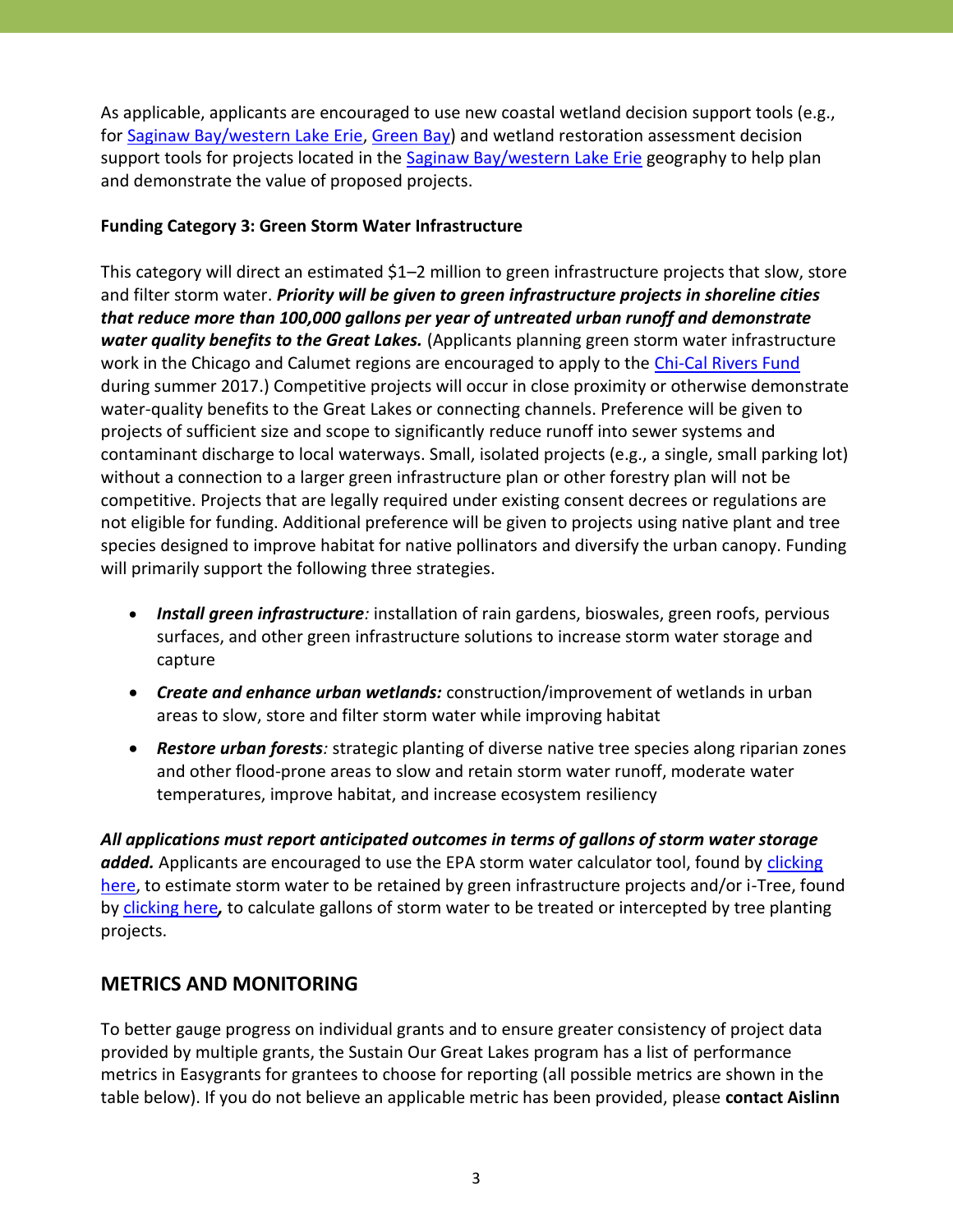**Gauchay**, NFWF Great Lakes Program Director [\(aislinn.gauchay@nfwf.org;](mailto:aislinn.gauchay@nfwf.org) 612-564-7284) to discuss acceptable alternatives.

In addition to the performance metrics below, applicants are encouraged to monitor biological outcomes, particularly improvements to target fish, shorebird and waterfowl populations. For information on the type of monitoring data requested by the Sustain Our Great Lakes program and for guidance on how to incorporate biological monitoring into a proposal, please **contact Aislinn Gauchay** using the preceding contact information.

Each proposal should describe a monitoring plan to measure outcomes and assess the success of the proposed project. At a minimum, the description should: 1) indicate the metrics that will be used to track progress and quantify outcomes; 2) outline the approach for establishing baseline conditions against which post-implementation conditions will be compared; and 3) demonstrate plans and resources for post-implementation monitoring.

Applicants may use grant funding to support monitoring associated with the proposed project. Applicants are encouraged to direct approximately 10 percent of the project budget toward this need. Some projects may warrant using a larger amount of the project budget for monitoring.

| <b>Funding Category</b>                                               | <b>Recommended Metrics</b>                                                                                                                                                                                                                                                                                                                                                        |
|-----------------------------------------------------------------------|-----------------------------------------------------------------------------------------------------------------------------------------------------------------------------------------------------------------------------------------------------------------------------------------------------------------------------------------------------------------------------------|
| <b>Stream and Riparian</b><br>Habitat                                 | Miles of in-stream habitat restored<br>Miles of riparian habitat restored<br>$\bullet$<br>Acres of riparian habitat restored<br>$\bullet$<br># passage barriers rectified<br>$\bullet$<br>Miles of stream opened<br>$\bullet$<br>Lbs of phosphorus inputs avoided annually<br>$\bullet$<br>Lbs of sediment inputs avoided annually<br>$\bullet$                                   |
| Coastal Wetlands                                                      | Acres of wetland habitat restored<br># passage barriers rectified<br>$\bullet$<br>Acres of wetland habitat opened<br>$\bullet$<br># structures installed                                                                                                                                                                                                                          |
| <b>Green Storm Water</b><br><i>Infrastructure</i><br>*Required metric | *Gallons of storm water runoff reduced annually (as<br>estimated by the <b>EPA</b> storm water calculator tool or i-Tree)<br>Square feet of impervious surface retrofitted with green<br>$\bullet$<br>infrastructure<br>Square feet of bioretention installed<br>$\bullet$<br>Square feet of green roof installed<br>Number of trees planted (single stem; not multi-stem shrubs) |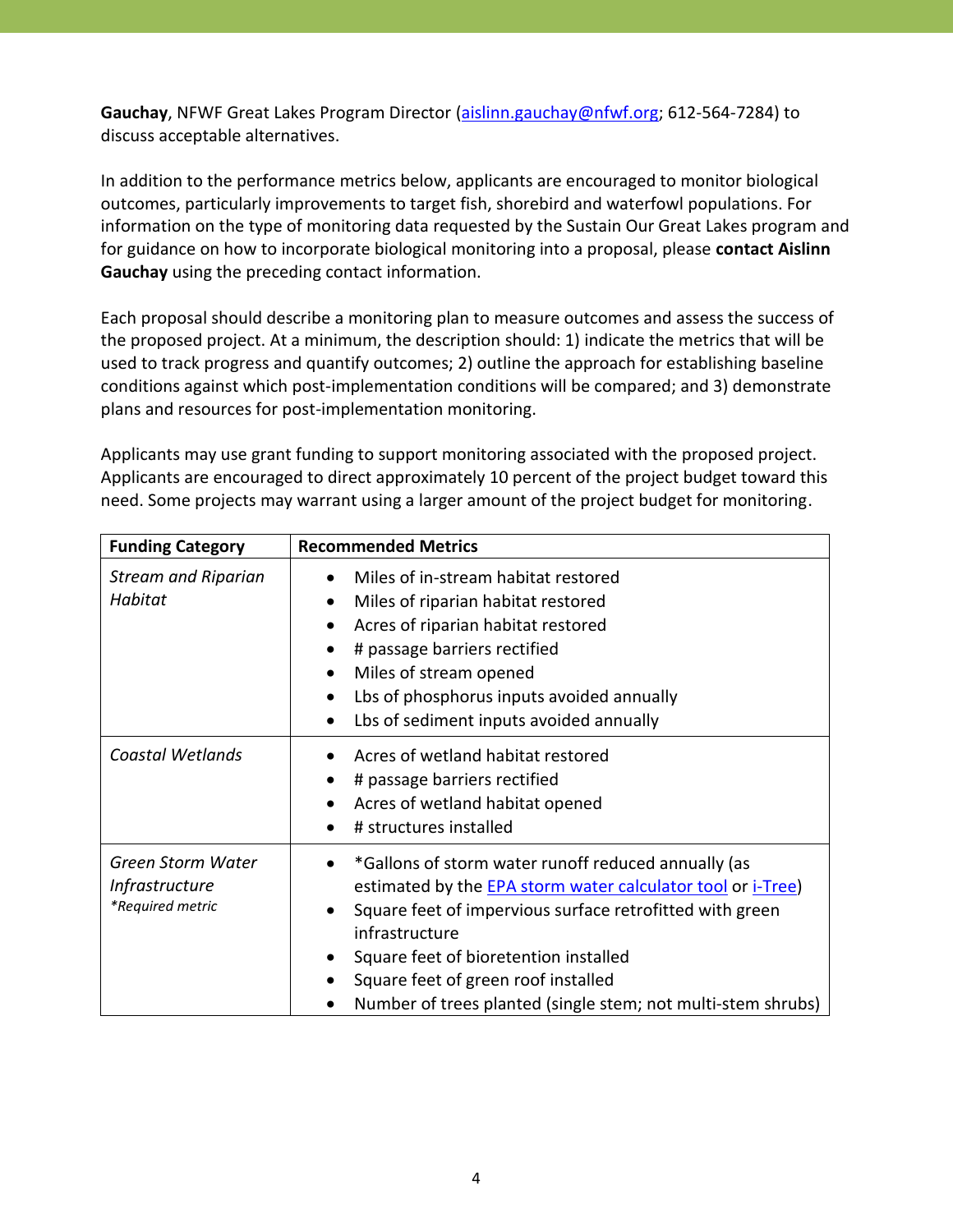# **ELIGIBILITY**

#### *Eligible and Ineligible Entities*

- Eligible applicants include non-profit 501(c) organizations, state government agencies, local governments, municipal governments, Indian tribes, and educational institutions.
- Ineligible applicants include federal government agencies, unincorporated individuals, and private for-profit businesses.

#### *Ineligible Uses of Grant Funds*

- Grant funds and matching contributions may not be used to support political advocacy, fundraising, lobbying, litigation, terrorist activities or Foreign Corrupt Practices Act violations.
- Grant funds may not be used to support ongoing efforts to comply with legal requirements, including permit conditions, mitigation and settlement agreements. However, grant funds may be used to support projects that enhance or improve upon existing baseline compliance efforts.

# **FUNDING AVAILABILITY AND MATCH**

Up to \$7.8 million is expected to be available for grant awards in 2017. Individual grant awards will range from **\$50,000 to \$1,500,000**. In the past three years, the program has awarded an average of 23 grants per year, representing an application success rate of 21%.

Anticipated completion time for funded projects will typically be two years following finalization of a grant agreement. The grant period may include a third year in cases with a demonstrated need for additional time to complete planning, permitting, final design, engineering, implementation or monitoring. The project narrative should include a clear timetable or schedule for project completion. Project start and end dates should define the period during which all proposed work is accomplished, all requested funds are spent, and all matching funds are spent or applied. The start date indicated in an application should not precede May 11, 2017.

The ratio of matching contributions offered to grant funding requested is one criterion considered during the review process, and projects that meet or exceed a 1:1 match ratio will be more competitive. Matching contributions must be spent or applied between the start and end dates indicated in the application.

Matching contributions may include cash, in-kind contributions of staff and volunteer time, work performed, materials and services donated, or other tangible contributions to the project objectives and outcomes. The cost of land acquisition or easement may also qualify as leverage for a project involving work at the protected site. In addition, eligible indirect costs (that would not be paid with requested grant funding) may be applied as match. More information about using indirect costs as match can be found by [clicking here.](http://www.nfwf.org/whatwedo/grants/applicants/Pages/indirect-policy.aspx)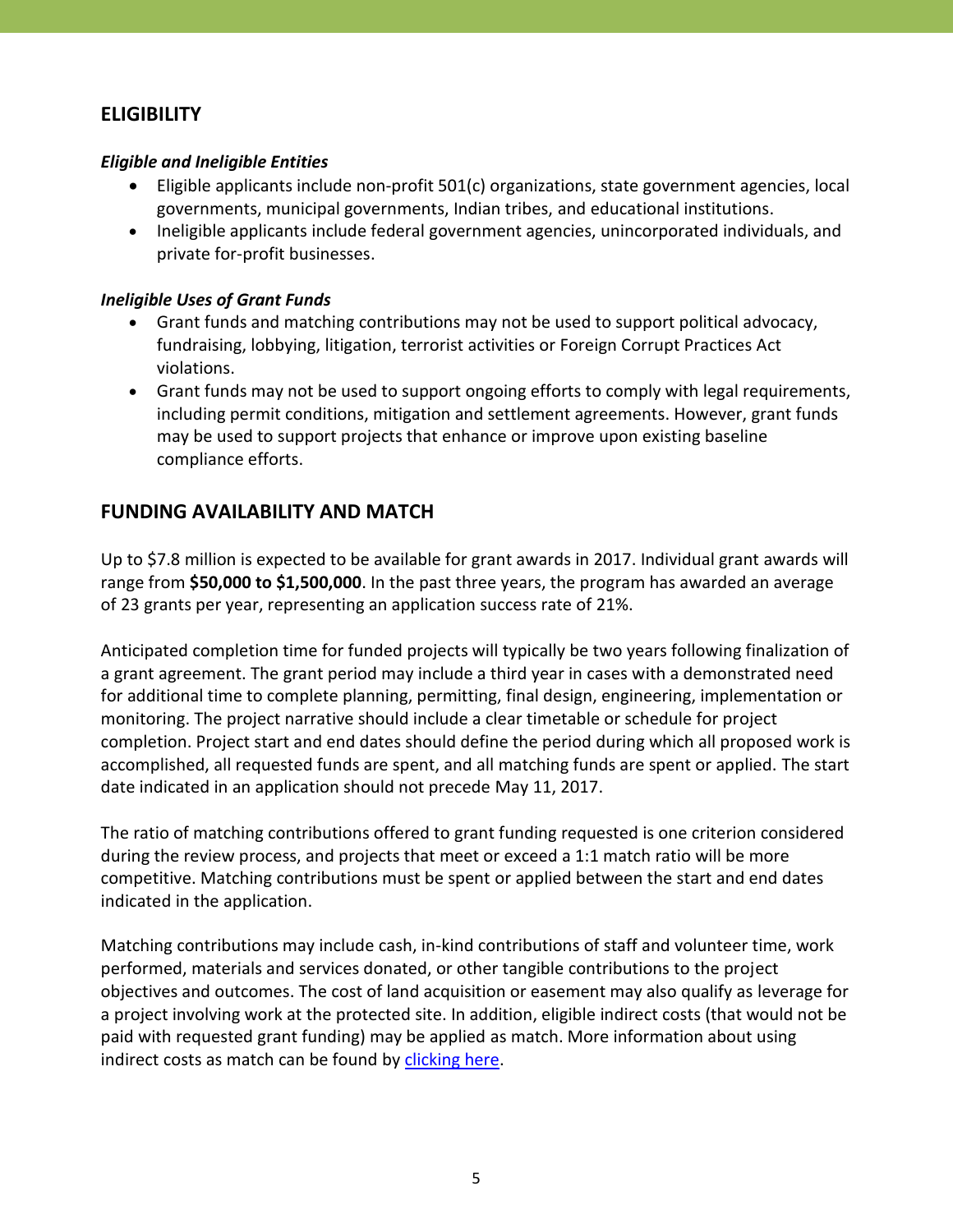# **EVALUATION CRITERIA**

All proposals will be screened for relevance, accuracy, completeness and compliance with organizational and funding source policies. The Sustain Our Great Lakes advisory team and a panel of state and provincial reviewers will use the following criteria as a strong basis for project selections. Project selections may also be based on other considerations, such as availability of funding, geographic balance, and balance among project types and grant size.

#### **Conservation Merit**

- *Program goals and priorities:* Project aligns with program goals and has specific, quantifiable performance metrics to evaluate project success. Project addresses one or more of the funding categories.
- *Context:* Project advances an existing conservation plan or strategy. Project references documentation to support stated alignment with state or federal priorities (embedded links to referenced documents are encouraged).
- *Technical merit:* Project is technically sound and feasible, and the proposal sets forth a clear, logical and achievable work plan and timeline. Project engages appropriate technical experts throughout project planning, design and implementation.
- *Scale:* At a minimum, project will improve habitat on the order of tens of acres or hundreds of stream feet and/or add storm water storage on the order of hundreds of thousands of gallons.
- *Resilience:* Project will increase habitat resilience within the context of increased stress from a changing climate and other associated threats.
- *Species of conservation concern:* Habitat projects will benefit species of conservation concern, with a focus on brook trout, lake sturgeon, northern pike, shorebirds and waterfowl.
- *Efficacy of invasive species control:* Proposals for invasive species control demonstrate how: 1) the work relates to a comprehensive restoration plan; 2) native vegetation will be re-established, as appropriate; and 3) the project outcomes will be sustained through time.

#### **Project Costs**

- *Budget:* Costs are allowable, reasonable and budgeted in accordance with NFWF's [Budget](http://www.nfwf.org/whatwedo/grants/applicants/Pages/budget-instructions.aspx)  [Instructions](http://www.nfwf.org/whatwedo/grants/applicants/Pages/budget-instructions.aspx) cost categories. Federally funded projects must be in compliance with OMB Uniform Guidance as applicable [\(OMB Uniform Guidance\)](http://www.ecfr.gov/cgi-bin/text-idx?SID=704835d27377ef5213a51c149de40cab&node=2:1.1.2.2.1&rgn=div5).
- *Matching contributions:* Project offers matching contributions that will enhance and leverage the impact of a grant award. Projects that meet or exceed a 1:1 match ratio will be more competitive. Matching contributions are to be spent/applied between the start and end dates specified in the application.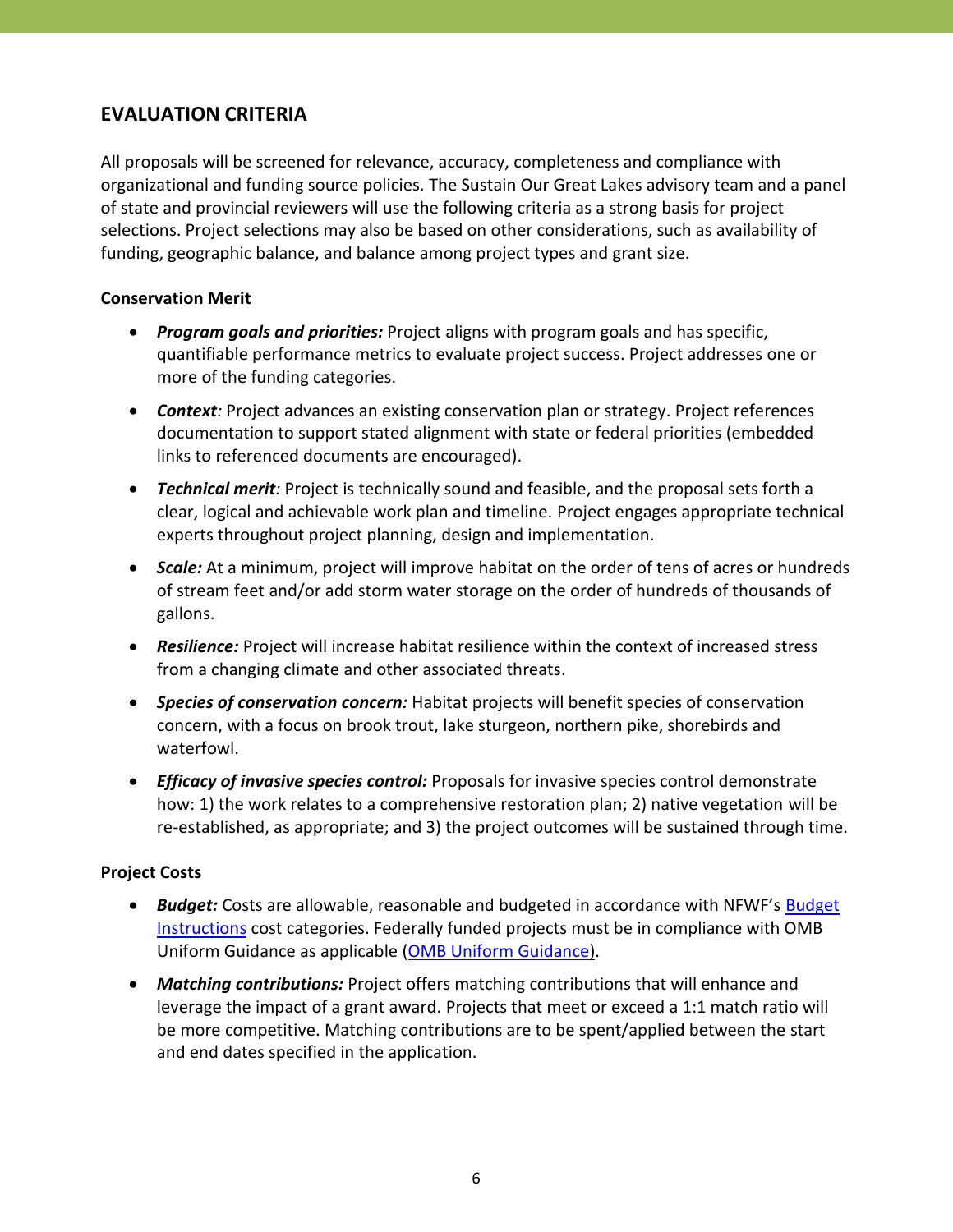#### **Qualifications**

- *Past success:* Applicant has a proven track record of success in implementing relevant practices with specific, measurable results.
- *Partnerships:* Appropriate partnerships exist to implement the project and the project is supported by strong local partnerships that leverage additional funds and will sustain it after the life of the grant. Identify proposed partners, if known (including potential or contemplated subawards to third party subrecipients of the applicant), the roles they will play in implementing the project, and how this project will build new or enhance existing partnerships. (Note: a project partner is any local community, non-profit organization, tribe, and/or local, state, and federal government agency that contributes to the project in a substantial way and is closely involved in the completion of the project.)

#### **Implementation**

- *On-the-ground implementation:* Project will apply the bulk (>70%) of grant funding to onthe-ground work, with the option of using the remaining funds for planning, permitting, final design, engineering, monitoring, outreach or education.
- *Timeliness:* Project has commenced planning, design and engineering to the extent that on-the-ground implementation can begin shortly after the grant is awarded.

#### **Evaluation and Maintenance**

- *Monitoring:* Project includes a plan for monitoring progress during and after the proposed project period to track project success and address new challenges and opportunities.
- *Long-term sustainability:* Project will be maintained to ensure benefits are achieved and sustained over time; proposal includes description of required maintenance activities, estimated maintenance costs, a list of long-term partners, and parties responsible for implementation and oversight, and plans to secure resources for long-term maintenance.

# **CONSULTATION WITH SEA LAMPREY CONTROL PROGRAM**

The U.S. Fish and Wildlife Service (Service) works in partnership with the Great Lakes Fishery Commission to implement the Sea Lamprey Control Program (Program) in the Great Lakes. The Program uses multiple control methods to reduce sea lamprey populations in Great Lakes tributaries including barriers, dams and other existing structures that block spawning-phase sea lampreys from spawning and larval habitat. Annually, the Service inspects structures across the Great Lakes to determine their potential for preventing sea lampreys from migrating upstream. That information is maintained in a database and can be viewed using the [Great Lakes](http://data.glfc.org/)  [Fishery Commission Barrier Mapping Tool.](http://data.glfc.org/) The Service uses the database information to determine impacts to the Program when a structure (barrier, culvert, embankment, dike, water control structure, etc.) is proposed for removal or modification. The Great Lakes Fishery Commission requests that any removal or modification project proposed in the Great Lakes basin be reviewed by Program staff during the project planning process. To help avoid adverse impacts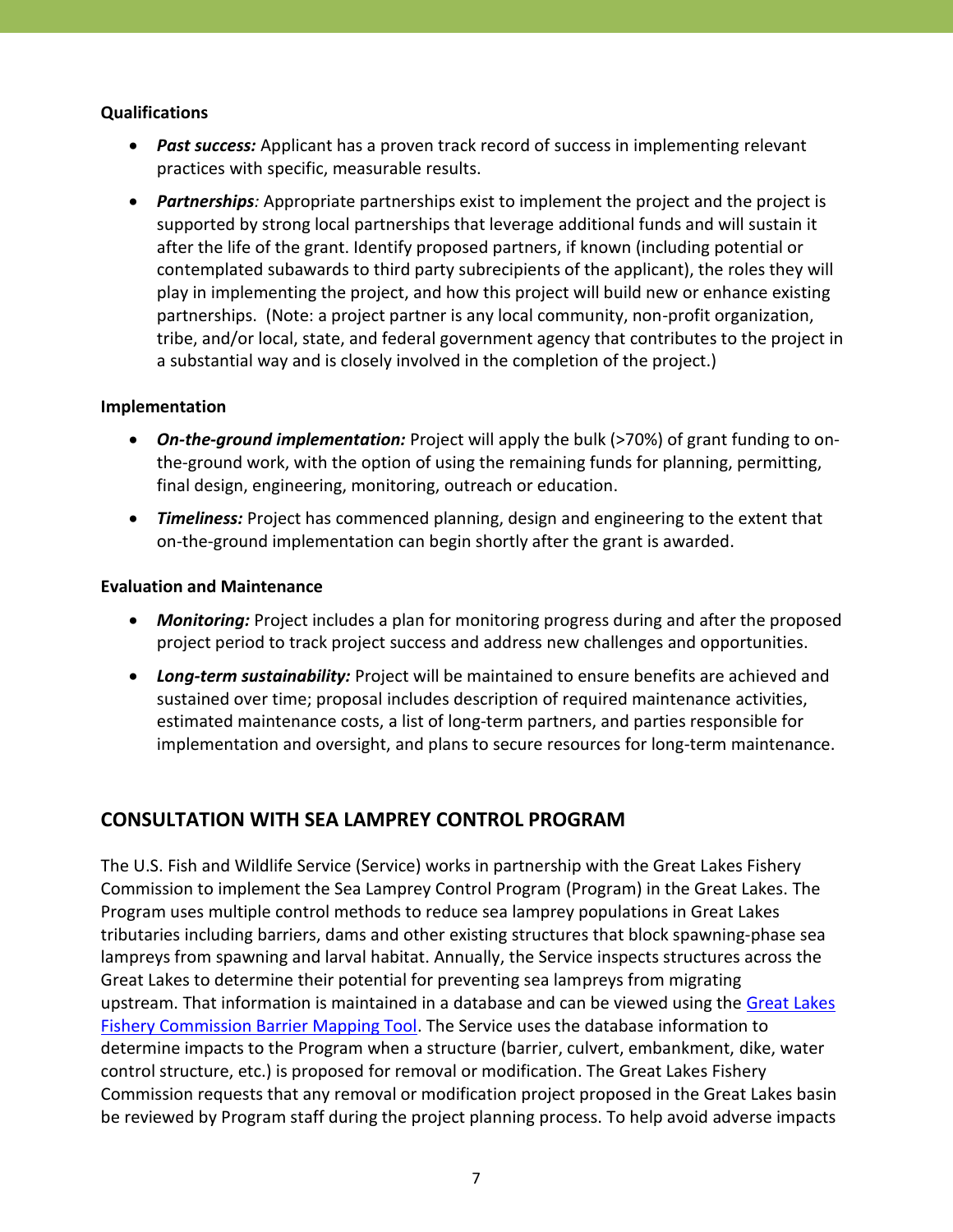related to sea lamprey passage, *applicants proposing removal or modification of aquatic barriers must include concurrence documentation from the Sea Lamprey Control Program or an indication that consultation with the Program has begun.* Project proposals and any other comments or questions regarding sea lamprey barriers can be directed to the Sea Lamprey Barrier Coordinator (Pete Hrodey: [pete\\_hrodey@fws.gov\)](mailto:pete_hrodey@fws.gov).

# **OTHER**

Grants may be supported with funding from multiple sources, including the Great Lakes Restoration Initiative (GLRI).

*Federal funding requirements:* Projects selected to receive Federal funding may be subject to requirements under the National Environmental Policy Act, Endangered Species Act, and National Historic Preservation Act. Documentation of compliance with these regulations must be approved prior to initiating activities that disturb or alter habitat or other features of the project site(s). Applicants should budget time and resources to obtain the needed approvals. Federally-funded projects must operate in compliance with the **OMB Uniform Guidance** as applicable to the applicant.

*Quality assurance:* If a project involves significant monitoring, data collection or data use, grantees will be asked to prepare and submit quality assurance documentation [\(www.epa.gov/quality/qapps.html\)](http://www.epa.gov/quality/qapps.html). Applicants should budget time and resources to complete this task.

*Permits:* Successful applicants will be required to provide sufficient documentation that the project expects to receive or has received all necessary permits and clearances to comply with any Federal, state or local requirements. Where projects involve work in the waters of the United States, NFWF strongly encourages applicants to conduct a permit pre-application meeting with the Army Corps of Engineers prior to submitting their proposal. In some cases, if a permit preapplication meeting has not been completed, NFWF may require successful applicants to complete such a meeting prior to grant award.

*Procurement:* If the applicant chooses to specifically identify proposed Contractor(s) for Services, an award by NFWF to the applicant does not necessarily constitute NFWF's express written authorization for the applicant to procure such specific services noncompetitively. When procuring goods and services, NFWF recipients must follow documented procurement procedures which reflect applicable laws and regulations.

*Publicity and acknowledgement of support:* Award recipients will be required to grant NFWF the right and authority to publicize the project and NFWF's financial support for the grant in press releases, publications and other public communications. Recipients may also be asked by NFWF to provide high-resolution (minimum 300 dpi) photographs depicting the project.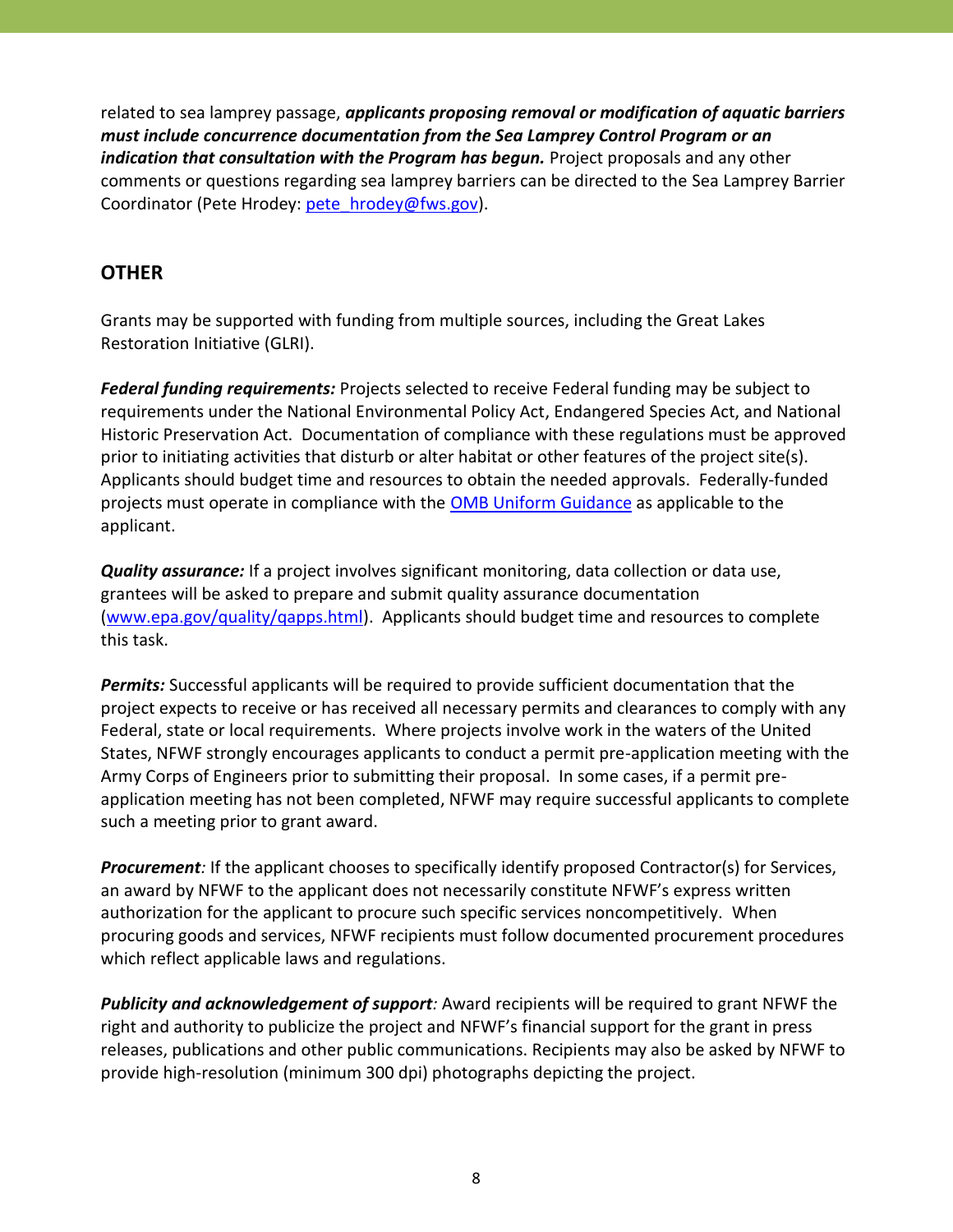# **TIMELINE**

Dates of activities are subject to change. Please check the [Sustain Our Great Lakes](http://www.sustainourgreatlakes.org/apply) website for the most current dates and information.

- 
- 
- $\checkmark$  Review and Approval Period February 22–May 10
- Awards Announced ≥ May 11

 $\checkmark$  Grant Application Webinar  $\checkmark$  January 10, 11:00 AM Eastern Time  $\checkmark$  Full Proposal Due Date February 21, 11:59 PM Eastern Time

### **WEBINARS**

*Sustain Our Great Lakes* partners will host the following webinar to share additional information pertinent to this funding opportunity.

 **2017 Funding Opportunity – Guidance for Applicants** *January 10, 2017 at 11:00 AM Eastern Time/10:00 AM Central Time* This webinar will provide additional information on the current funding opportunity, provide additional guidance on the application process, and provide answers to participant questions. Webinar participants can **register** by [clicking here.](https://attendee.gotowebinar.com/register/5502595380685410049)

# **HOW TO APPLY**

All application materials must be submitted online through National Fish and Wildlife Foundation's Easygrants system.

- 1. Go to [easygrants.nfwf.org](https://easygrants.nfwf.org/) to register in our Easygrants online system. New users to the system will be prompted to register before starting the application (if you already are a registered user, use your existing login). Enter your applicant information.
- 2. Once on your homepage, click the "Apply for Funding" button and select this RFP's "Funding Opportunity" from the list of options.
- 3. Follow the instructions in Easygrants to complete your application. Once an application has been started, it may be saved and returned to at a later time for completion and submission.

# **APPLICATION ASSISTANCE**

A *Tip Sheet* is available for quick reference while you are working through your application. This document can be downloaded by [clicking here](https://www.sustainourgreatlakes.org/wp-content/uploads/SOGL-2017-Tip-Sheet-Full-Proposal-Only.pdf). Additional information to support the application process can be accessed on the NFWF website's **[Applicant Information](http://www.nfwf.org/whatwedo/grants/applicants/Pages/home.aspx)** page.